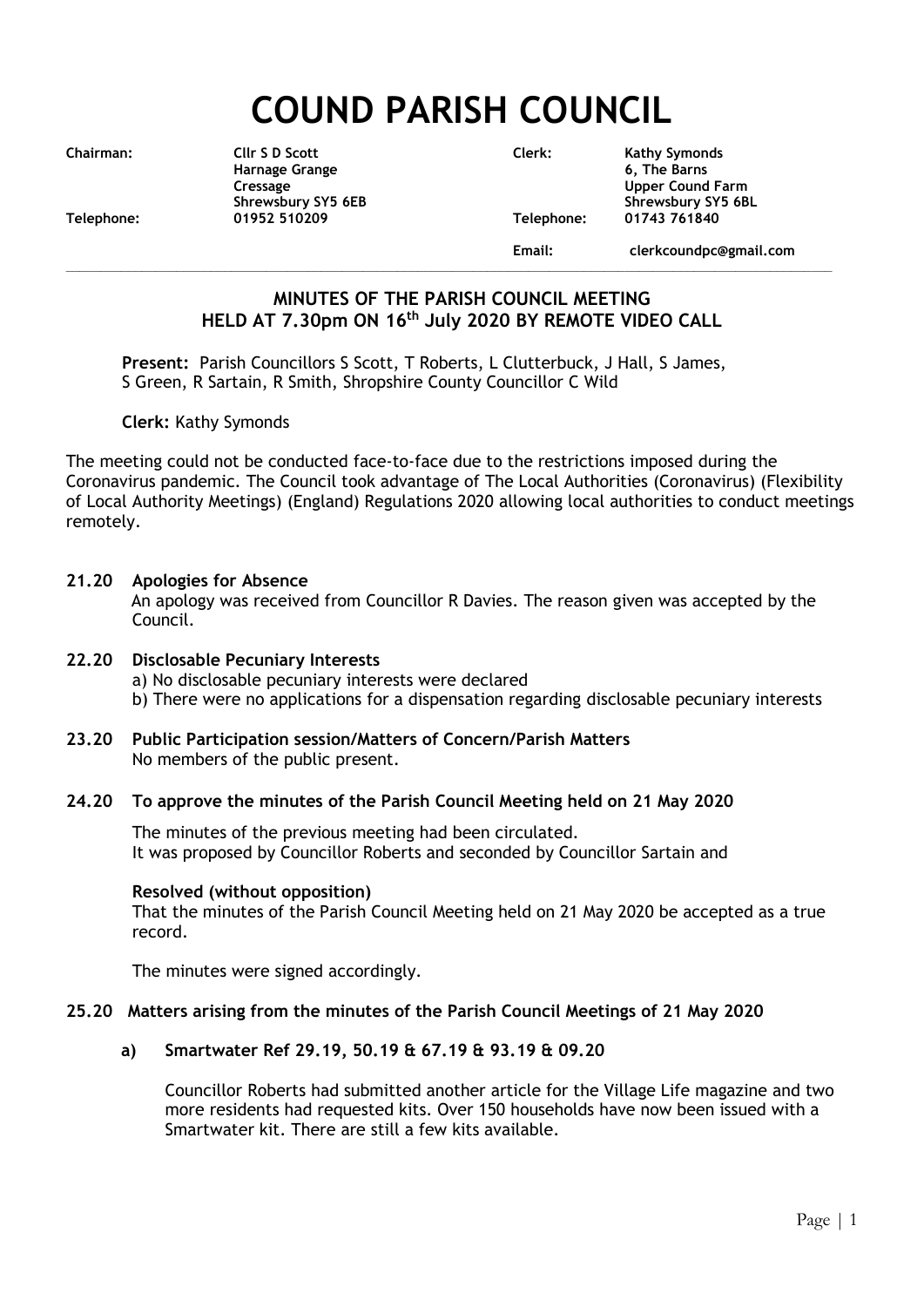# **26.20 To receive report from Shropshire Councillor**

Cllr Wild said that the pre-submission Draft Local Plan would be out for consultation from 3rd August – 30 September. This is a suite of policies that will be there until 2038 once approved. Cllr Wild asked Councillors to have a read through and pass comments back to Shropshire Council as soon as possible. Available here: [https://shropshire.gov.uk/planning-policy/local](https://shropshire.gov.uk/planning-policy/local-planning/local-plan-review/)[planning/local-plan-review/](https://shropshire.gov.uk/planning-policy/local-planning/local-plan-review/)

Shropshire Council have been progressing well with filling local potholes.

The Drainage engineer met with Cllr Wild on site at Fullway recently. The work required there should happen within the next 6 months.

Cllr Sartain asked about the continuing issues with lack of coverage for mobile 'phones and slow broadband. Cllr Wild advised that Airband offer a satellite broadband service which is much faster, for around £25 per month for two years. Suggestion is for individual Councillors to independently lobby our MP, Daniel Kawczynski, regarding the continued lack of effective coverage on our local mobile 'phone network.

Regarding Cressage bridge, Cllr wild has asked engineers to have another look. They need to establish what has caused the big hole under the bridge.

- **27.20 To receive the defibrillator audit check for the period** Councillor Roberts had performed the audit checks for the period up to  $15<sup>th</sup>$  July 2020. There were no issues to report.
- **28.20 Current Year Financial matters**
	- **a) To approve outstanding accounts for payment**

# **COUND PARISH COUNCIL**

# **Authorised Payments for June/July 2020 from Treasurers' Account**

| Date       | Payee                        | <b>Description</b>                          | Amount |
|------------|------------------------------|---------------------------------------------|--------|
| 16/07/2020 | Mrs KJ Symonds               | Clerk's expenses<br>June/July               | 62.34  |
| 16/07/2020 | <b>Hutchinson Groundcare</b> | May/June 20<br>Environmental<br>maintenance | 300.82 |
| 16/07/2020 | Mrs KJ Symonds               | Clerk's Salary June/July<br>2020            | 359.20 |
| 16/07/2020 | <b>HMRC</b>                  | PAYE on Clerk's salary<br>June/July 2020    | 89.60  |
| Total      |                              |                                             | 811.96 |

It was proposed by Councillor Roberts and seconded by Councillor James and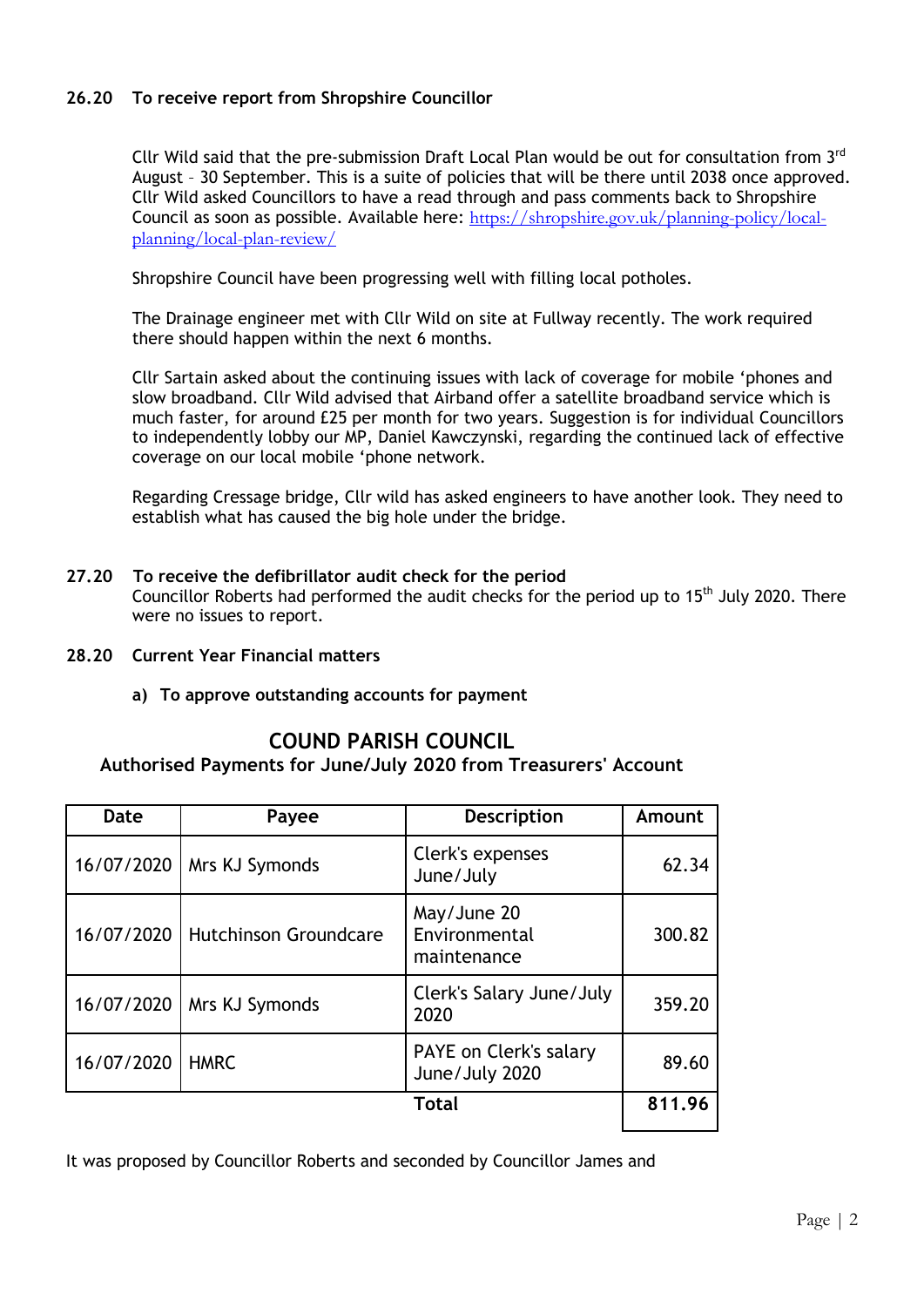#### **Resolved (without opposition) that the above accounts be approved for payment.**

# **29.20 Options for next two meetings:**

- It was agreed that a decision as to whether meetings could be safely held face to face could be made immediately prior to each individual meeting, taking into account Government and NALC guidance.
- The Clerk explained 'the 6 month rule' for Councillors attendance at Council meetings. Under this rule any Councillor who does not attend a meeting for 6 months becomes automatically excluded unless Council has approved the non-attendance prior to the end of the 6 month period.

It was proposed by Councillor Hall and seconded by Councillor Sartain and

**Resolved (without opposition) that Councillor Davies be granted a 6 month extension to the 6 months rule, with effect from 16 th July 2020 and ending on 15 th January 2021.** 

# **30.20 Planning**

# **Planning**

- **1. Decisions to note:** 
	- **a) Ref 20/01478/AMP**

Address: The Riverside Inn Cound Shrewsbury Shropshire SY5 6AF Proposal: Non material amendment to planning application 19/05483/FUL to amend Conditions 3, 5 and 6 and deletion of Condition 4. Status: Permission granted 31/05/20

# **b) Ref: 20/01925/TPO**

Address: Gwillsden Cound Shrewsbury Shropshire SY5 6AF Proposal: Removal of group of trees consisting of 3no Sycamore & 2no 2no Ash protected by the Shrewsbury and Atcham Borough Council (Land at and Adjacent to the Riverside Inn, Cound) Tree Preservation Order 2002 (Ref: SA/358) Status: Permission granted 16/06/20

# **2. Planning applications for consideration**

# **a) Ref: 20/02489/AMP**

Address: 4 Cound Moor Shrewsbury Shropshire SY5 6BB Proposal: Amendments to planning permission 19/04434/FUL - Removing the external louvres to the South Elevation and the planting grid to form green roof, the roof covering will remain the dark grey single ply membrane finish. Validated date: 26/06/20 Status: pending consideration

**No objection nor comment was recorded on this planning application**